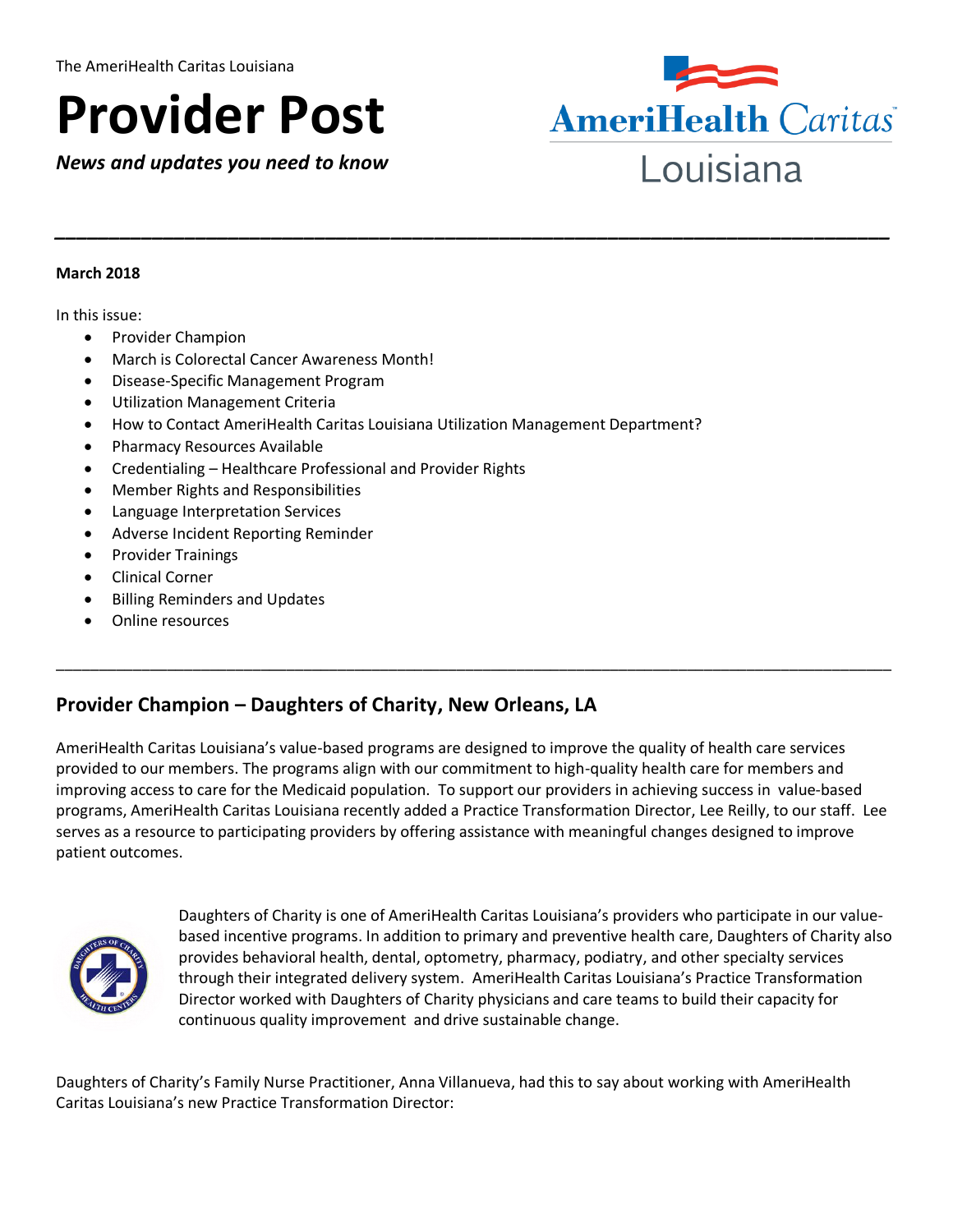"Lee Reilly is a valuable contact for us at Daughters of Charity! She helps us understand our status on quality measures by providing reports at our weekly meetings and walking us through the data. She goes above and beyond by strategizing ways that we can improve and educating us on resources available through AmeriHealth Caritas. She stays engaged in between meetings by answering any of the questions we have through phone or e-mail. Our team is improving its processes for managing our member panel because of the information Lee provides."

For additional information on our value-based programs, or to work with our Practice Transformation Director to develop the skills and infrastructure needed for success in a value-based payment environment, please contact your Account Executive. You can find a list of AmeriHealth Caritas Louisiana account executives, and the regions they serve, under "Resources" on the Providers tab of our website at [www.amerihealthcaritasla.com.](http://www.amerihealthcaritasla.com/)

\_\_\_\_\_\_\_\_\_\_\_\_\_\_\_\_\_\_\_\_\_\_\_\_\_\_\_\_\_\_\_\_\_\_\_\_\_\_\_\_\_\_\_\_\_\_\_\_\_\_\_\_\_\_\_\_\_\_\_\_\_\_\_\_\_\_\_\_\_\_\_\_\_\_\_\_\_\_\_\_\_\_\_\_\_\_\_\_\_\_\_\_\_\_\_\_\_\_

# **March is Colorectal Cancer Awareness Month!**

In recognition of Colorectal Cancer Awareness Month we'd like to remind you of medical record documentation standards for colorectal cancer (COL) for the 2018 measurement year.

- Documentation in the medical record must include the date when the colorectal cancer screening was performed as part of the Medial History section; if not, the result or finding must also be present in the record.
- Appropriate screenings are defined by one of the following:

| <b>SCREENING</b>        | <b>TIMEFRAME (YEAR)</b> |
|-------------------------|-------------------------|
| Colonoscopy             | 2009-2018               |
| CT colonography         | 2014-2018               |
| Fecal occult blood test | 2018                    |
| (FOBT)                  |                         |
| FIT-DNA test            | 2016-2018               |
| Flexible sigmoidoscopy  | 2014-2018               |

- Documentation must note whether the screening was performed and completed, not ordered, planned, or aborted.
- Exclusionary evidence in the Medical History section should include a note indicating colorectal cancer or a total colectomy at ANYTIME in the member's history through 12/31/2018.

**Note:** For a physical copy of HEDIS Documentation & Coding Guidelines please contact your Account Executive. A list of Account Executives can be found on our website at [http://www.amerihealthcaritasla.com/pdf/provider/account](http://www.amerihealthcaritasla.com/pdf/provider/account-executives.pdf)[executives.pdf](http://www.amerihealthcaritasla.com/pdf/provider/account-executives.pdf) .

## **What is Integrated Health Care Management (IHCM)?**

At AmeriHealth Caritas Louisiana, we work to address care gaps and foster health equity with our integrated health care management (IHCM) program. This program utilizes a member-centric support system with a multidisciplinary approach to drive communication and care plan development. AmeriHealth Caritas Louisiana's IHCM program integrates physical health, behavioral health, and social and environmental supports. We consider our member's conditions when developing a comprehensive plan of care tailored for the individual.

We welcome the referral of your patients who are AmeriHealth Caritas Louisiana members and who you feel would benefit from IHCM.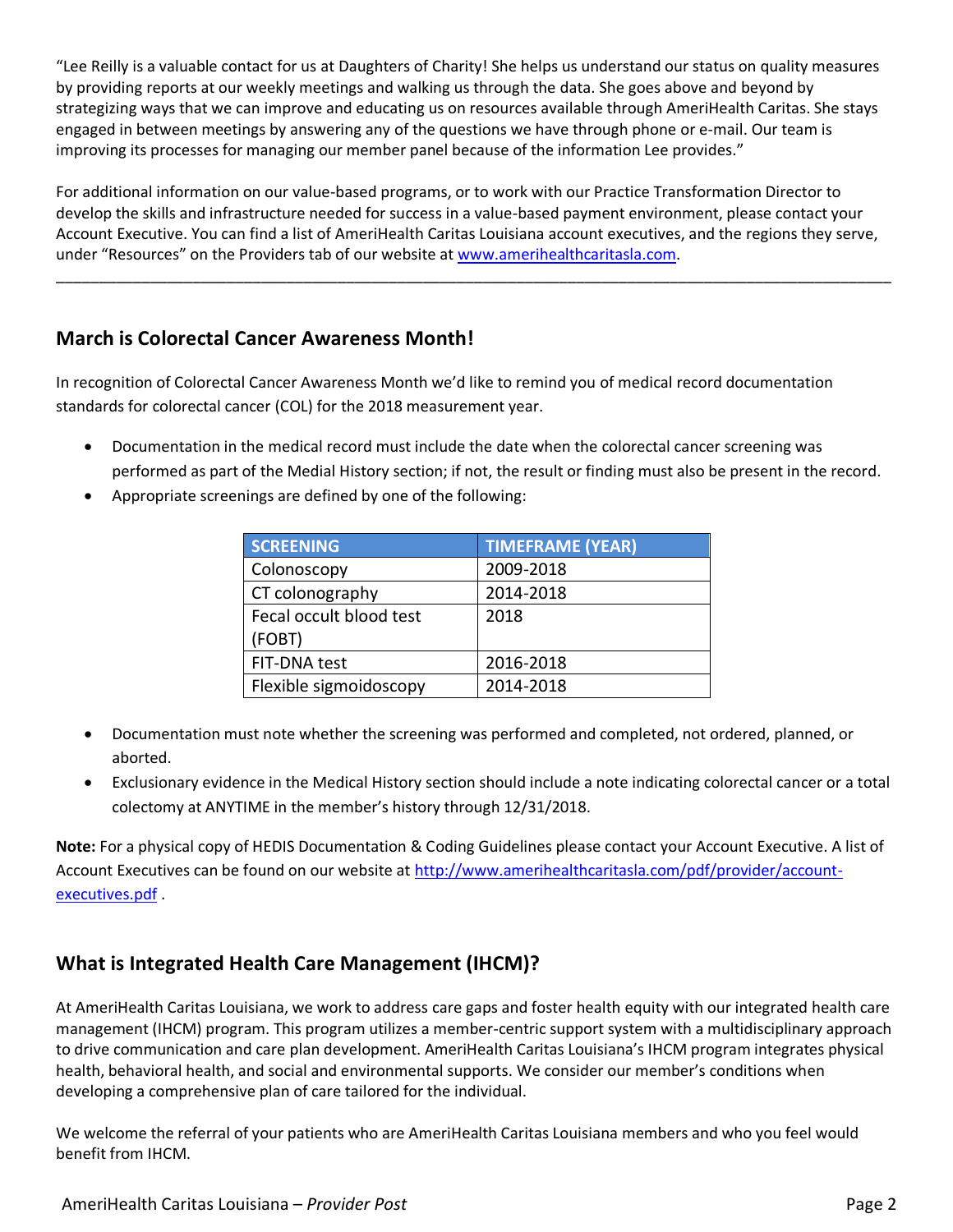There are two ways to refer members to IHCM:

- 1. Fax the "Let Us Know" Member Intervention Request form to the Rapid Response and Outreach Team at 1-866- 426-7309.
- 2. Refer your patient to care management by calling the Rapid Response and Outreach Team at 1-888-643-0005.

\_\_\_\_\_\_\_\_\_\_\_\_\_\_\_\_\_\_\_\_\_\_\_\_\_\_\_\_\_\_\_\_\_\_\_\_\_\_\_\_\_\_\_\_\_\_\_\_\_\_\_\_\_\_\_\_\_\_\_\_\_\_\_\_\_\_\_\_\_\_\_\_\_\_\_\_\_\_\_\_\_\_\_\_\_\_\_\_\_\_\_\_\_\_\_\_\_\_

You can find additional information about the programs offered through IHCM by visiting our website at [www.amerihealthcaritasla.com](http://www.amerihealthcaritasla.com/) > Provider > Resources.

## **Disease-Specific Management Programs**

We have several disease-specific management programs. Interventions range from one-on-one nurse interaction for high-risk members to periodic educational mailings for low-risk members. The goal of all of our disease-specific management programs is to improve the quality of life for members participating in the disease-specific management program. We strive to accomplish this goal by providing risk-appropriate case management and education services with a special emphasis on promoting self-management.

- **Asthma:** The asthma management program, *Breathe Easy*, is for members of all ages with asthma. We especially promote member compliance with controller medications. Our program is based on current asthma practice guidelines from the National Heart, Lung, and Blood Institute, accessible by visiting their website at [www.nhlbi.nih.gov](http://www.nhlbi.nih.gov/) and clicking on Health Professionals.
- **Diabetes:** The diabetes management program, *In Control*, is for members of all ages with diabetes. The goal of the program is to prevent or reduce long-term complications from diabetes. Our program is based on current diabetes practice guidelines from the American Diabetes Association, accessible by visiting their website at [www.professional.diabetes.org](http://www.professional.diabetes.org/) and clicking on Clinical Corner.
- **Cardiovascular disease:** The heart failure management program, *Living Well*, emphasizes self-management interventions, such as daily weight measurement and medication compliance. Our program is based on current heart failure guidelines from the American College of Cardiology Foundation/American Heart Association.

\_\_\_\_\_\_\_\_\_\_\_\_\_\_\_\_\_\_\_\_\_\_\_\_\_\_\_\_\_\_\_\_\_\_\_\_\_\_\_\_\_\_\_\_\_\_\_\_\_\_\_\_\_\_\_\_\_\_\_\_\_\_\_\_\_\_\_\_\_\_\_\_\_\_\_\_\_\_\_\_\_\_\_\_\_\_\_\_\_\_\_\_\_\_\_\_\_\_

# **Did you know AmeriHealth Caritas Louisiana will provide Utilization Management Criteria upon request?**

AmeriHealth Caritas Louisiana will provide its Utilization Management (UM) criteria to network providers upon request. To obtain a copy of AmeriHealth Caritas Louisiana UM criteria:

- Call the UM Department at 1-888-913-0350
- Identify the specific criteria you are requesting
- Provide a fax number or mailing address

Please remember that AmeriHealth Caritas Louisiana has Medical Directors and Physician Advisors who are available to address UM issues or answer your questions regarding decisions relating to Prior Authorization, DME, Home Health Care and Concurrent Review. To contact these resources call the UM Department at: 1-888-913-0350.

Additionally, AmeriHealth Caritas Louisiana would like to remind health care providers of our affirmation statement regarding incentives:

- Utilization management (UM) decisions are based only on appropriateness of care and service and existence of coverage
- Providers, associates or other individuals conducting utilization review are not rewarded by AmeriHealth Caritas Louisiana for issuing denials of coverage or service; and
- Financial incentives for UM decision makers do not encourage decisions that result in under- utilization.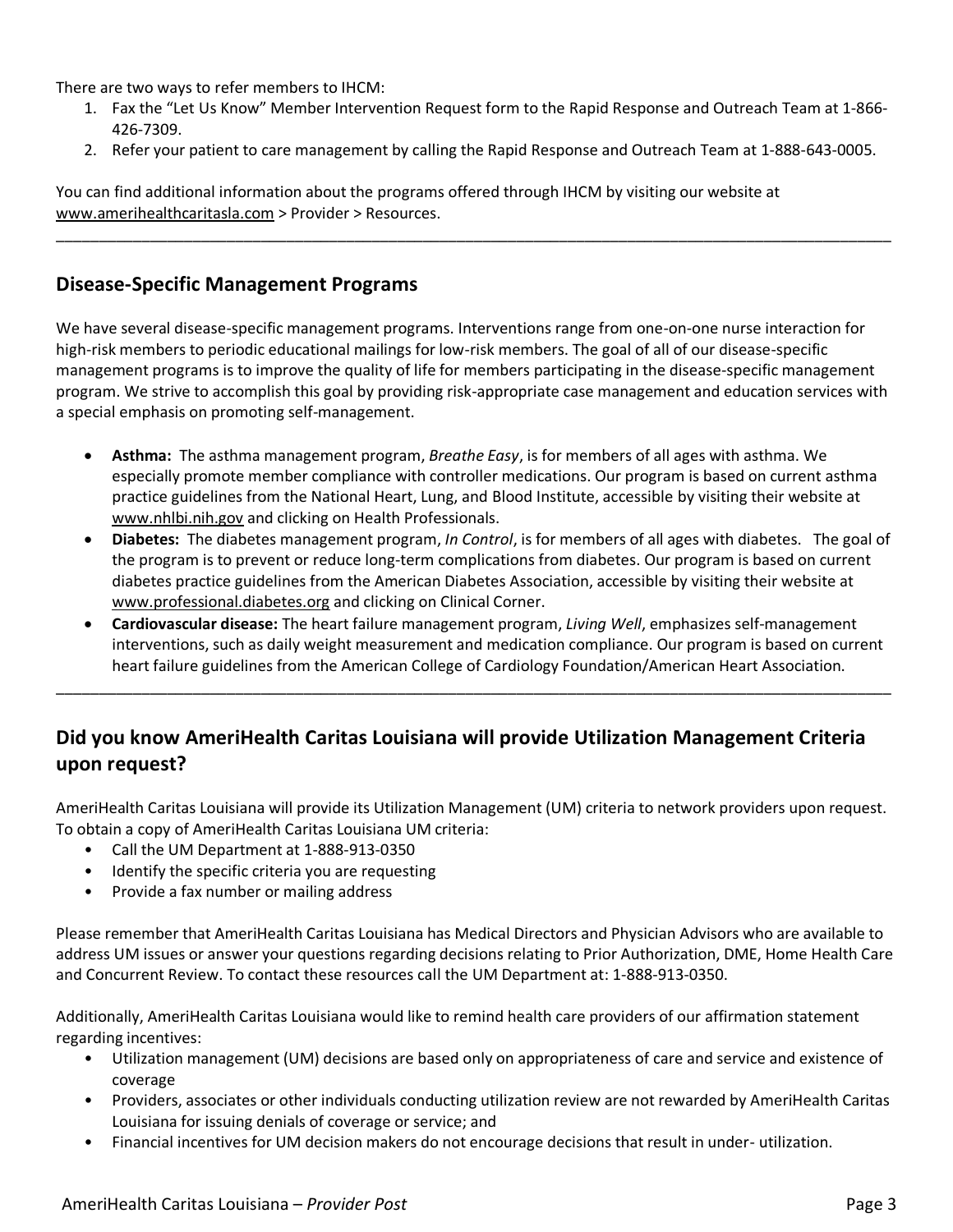# **How to Contact AmeriHealth Caritas Louisiana Utilization Management (UM) Department?**

AmeriHealth Caritas Louisiana provides the following ways for providers and members to contact AmeriHealth Caritas Louisiana's UM department:

- The UM Department is available to answer calls during normal business hours, 8:00 am 5:00 pm (CST). The toll free number is 1-888-913-0350.
- After business hours, on weekends, and holidays, health care providers and members can contact the On-Call Nurse 24 hours a day, 7 days a week at 1-888-632-0009.
- We offer TDD/TTY services for members who need them.

## **Pharmacy Resources Available**

A comprehensive drug list for AmeriHealth Caritas Louisiana is available on our website at [www.amerihealthcaritasla.com](http://www.amerihealthcaritasla.com/) under the Pharmacy tab.

The drug list can be accessed and reviewed in two ways:

- 1. A printable PDF version is available by clicking on the **Printable Formulary** link.
- 2. A searchable version is available by clicking the **Searchable Formulary** link.

Throughout the year, the AmeriHealth Caritas Louisiana Pharmacy and Therapeutic Committee approves formulary changes. These changes are published as a Formulary Changes document, which can be found under the Pharmacy section at [www.amerihealthcaritasla.com/pharmacy.](http://www.amerihealthcaritasla.com/pharmacy) Please visit the pharmacy site regularly to keep up to date with the latest changes.

The searchable formulary lists our guidelines for these drugs, such as any quantity limits, therapeutic interchange, step therapy criteria, prior authorization requirements and more.

Prescribers who wish to prescribe brand name products must furnish documentation of generic treatment failure. The treatment failure must be directly attributed to the patient's use of a generic form of the brand name product.

Requests for Prior Authorization of medications should be directed to PerformRx at 1-800-684-5502 or faxed to 1-855- 452-9131. Providers may also submit Prior Authorization requests using the Online PA request form at [http://www.amerihealthcaritasla.com/pharmacy/priorauth.aspx.](http://www.amerihealthcaritasla.com/pharmacy/priorauth.aspx) In most cases where the prescribing health care professional/provider has not obtained Prior Authorization, members will receive a three-day supply of the medication and Perform Rx may make a request for clinical information to the prescriber.

For detailed information on pharmacy services, prior authorization requirements, member benefits, and more on our website at www.amerihealthcaritasla.com.

# **Credentialing - Healthcare Professional and Provider Rights**

After the submission of the credentialing application, health care providers have the following rights:

 To review information submitted to support their credentialing application, with the exception of references, recommendations, and peer-protected information obtained by the plan.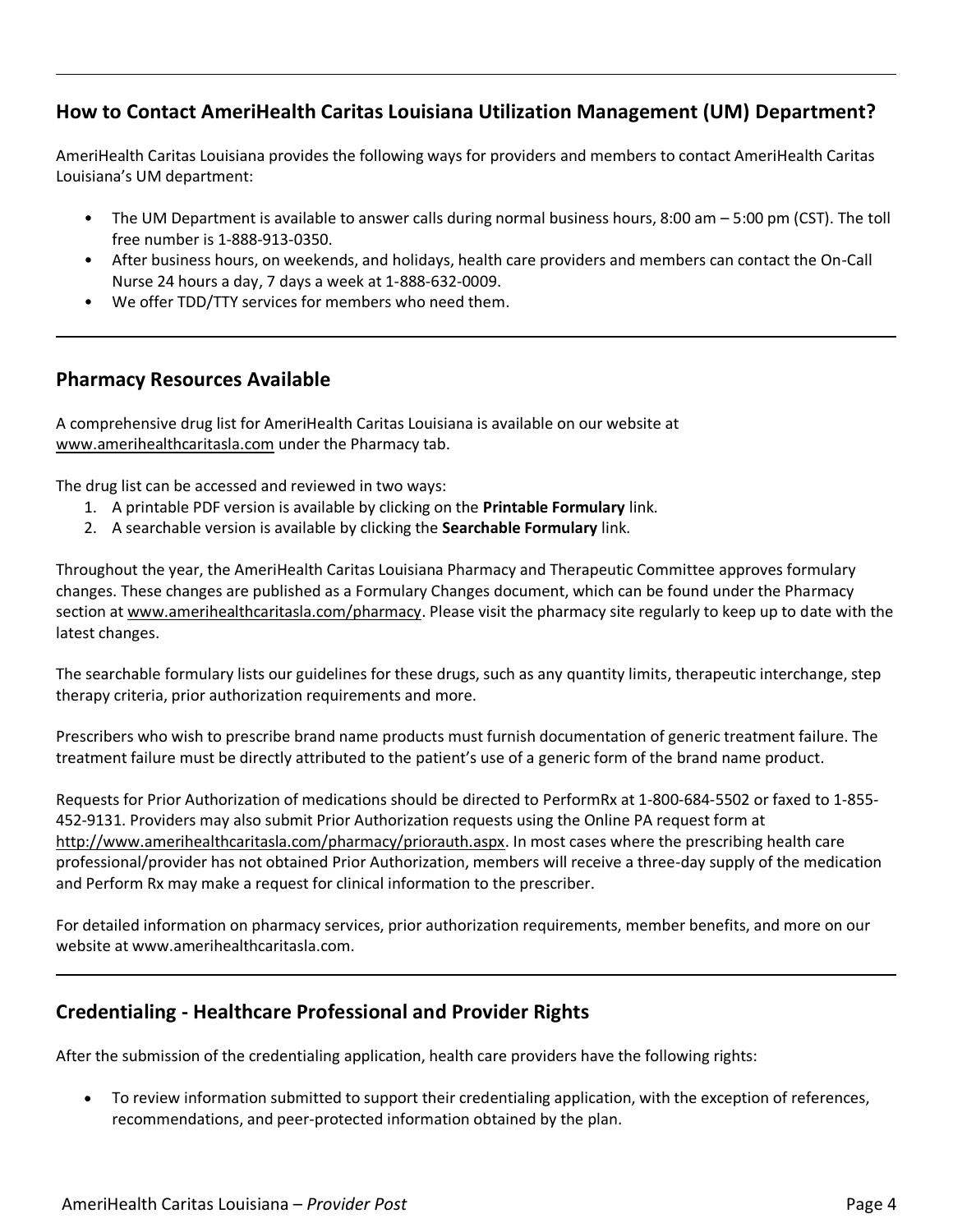- To correct erroneous information. When information obtained by the Credentialing department varies from information provided by the provider, the Credentialing department will notify the provider to correct the discrepancy.
- To be informed, upon request, of the status of their credentialing or recredentialing application.
- To be notified within 14 calendar days of the Credentialing Committee/Medical Director review decision.
- To appeal any recredentialing denial or network termination within 30 calendar days of receiving written notification of the decision.
- To know that all documentation and other information received for the purpose of credentialing and recredentialing is considered confidential and is stored in a secure location that is only accessed by authorized plan associates.
- To receive notification of these rights.

To request any of the above, providers should contact the AmeriHealth Caritas Corporate Credentialing department at the following address: AmeriHealth Caritas, Attn: Credentialing Department, 200 Stevens Drive, Philadelphia, PA 19113.

## **Member Rights and Responsibilities**

AmeriHealth Caritas Louisiana members have rights that must be honored by all AmeriHealth Caritas Louisiana associates and affiliated providers. AmeriHealth Caritas Louisiana members also have responsibilities.

Member rights and responsibilities are outlined in the Member Rights and Responsibilities section of the AmeriHealth Caritas Louisiana Member Handbook. You can find the Member Handbook online at www.amerihealthcaritasla.com > Members > Getting Started > Member Handbooks.

\_\_\_\_\_\_\_\_\_\_\_\_\_\_\_\_\_\_\_\_\_\_\_\_\_\_\_\_\_\_\_\_\_\_\_\_\_\_\_\_\_\_\_\_\_\_\_\_\_\_\_\_\_\_\_\_\_\_\_\_\_\_\_\_\_\_\_\_\_\_\_\_\_\_\_\_\_\_\_\_\_\_\_\_\_\_\_\_\_\_\_\_\_\_\_\_\_\_

# **Reminder: AmeriHealth Caritas Louisiana Offers Free Language Interpretation Services for Our Members**

Members should be advised that interpretation services from AmeriHealth Caritas Louisiana are available at no cost. When a member uses AmeriHealth Caritas Louisiana interpretation services, the provider must sign, date and document the services provided in the medical record in a timely manner.

How to use our Interpretation Services?

- Inform the member of his or her right to free interpretation services.
- Make sure a phone is in the room or use a cell phone.
- Call Member Services at **1-888-756-0004**, 24 hours a day, 7 days a week, with the Member ID number, and Member Services will connect you to the necessary interpreter.
- Conduct exam with interpreter over the phone.

#### Interpretation Tips:

- Speak directly to the patient, not the interpreter.
- Do not rush. Pause every sentence or two for interpretation.
- Use plain language. Avoid slang and sayings. Jokes do not always translate well.
- Check for understanding occasionally by asking the patient to repeat back what you said. This is better than asking, "Do you understand?"

In addition, translation services must be provided to assure adherence to providing services in a culturally competent manner as described later in this provider post."

For more information on provider responsibilities regarding interpretation services, please refer to the Provider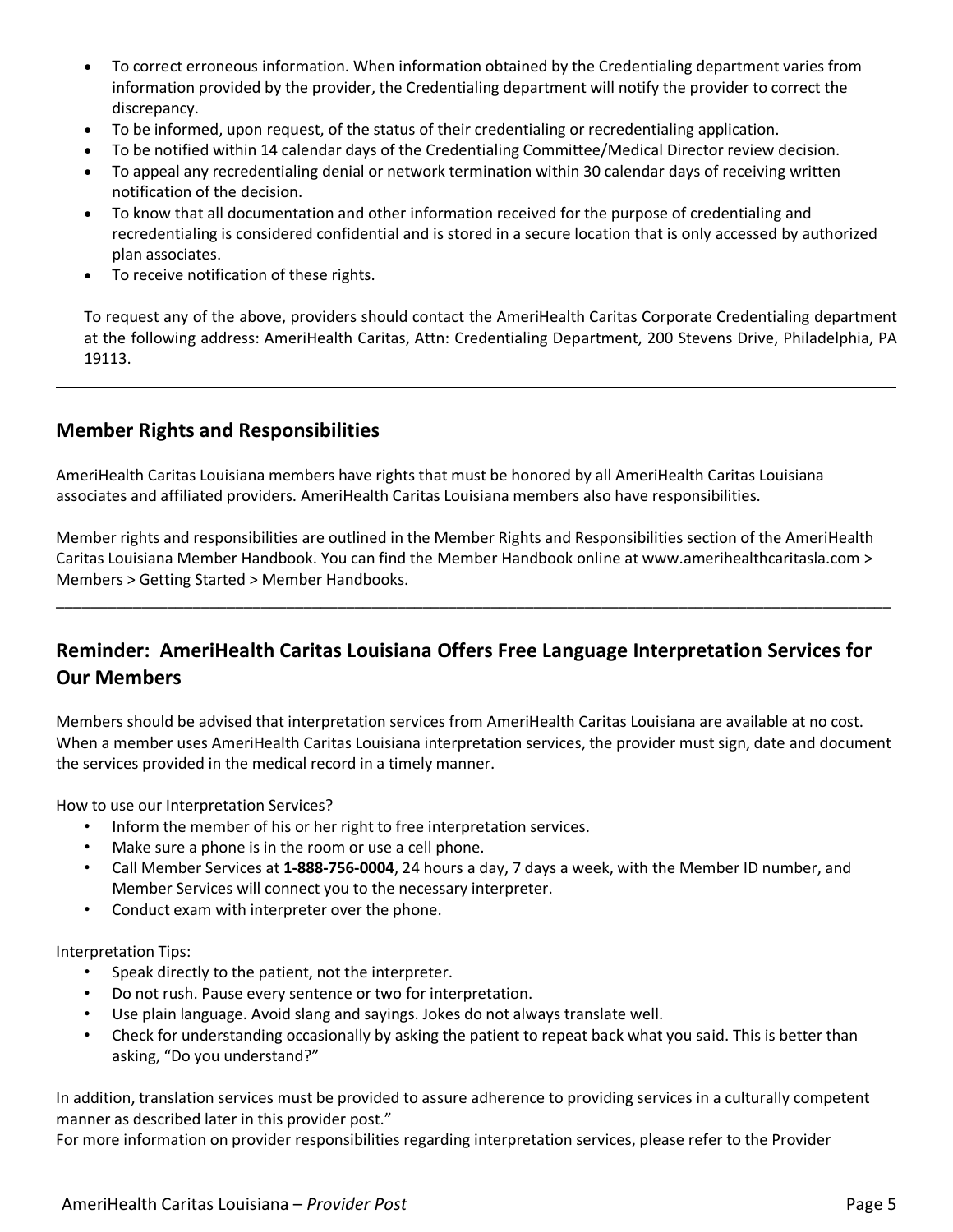## **Reminder – Adverse Incident Reporting**

AmeriHealth Caritas Louisiana providers are required to report adverse incidents to AmeriHealth Caritas Louisiana within 24 hours of the time the provider becomes aware of their occurrence.

Furthermore, AmeriHealth Caritas Louisiana providers are required to develop written policies and procedures for an incident management process, to take strong measures to prevent the occurrence of adverse incidents, to investigate and report on those that occur, and to take reasonable corrective action to prevent reoccurrence.

For additional information on adverse incident reporting, please refer to AmeriHealth Caritas Louisiana's Provider Handbook located under Resources on the Provider tab of our website at [www.amerihealthcaritasla.com.](http://www.amerihealthcaritasla.com/) Louisiana Department of Health has updated the reporting form. The form is located on our website under Forms on the Providers tab.

## **Provider Trainings**

#### DEPRESSION eLEARNING TRAINING MODULE NOW AVAILABLE

As part of our ongoing goal to support physical health providers in delivering integrated care, we would like to introduce our depression eLearning training module. This online training module is designed to give you an overview of depression and how to incorporate evidence-based screenings and appropriate follow-up treatment into your care for our members.

Upon successful completion of this training, you should be able to:

- Define depression.
- Recognize and screen for depression in patients.
- Measure the severity of depression using the Patient Health Questionnaire 9 (PHQ-9) for adults and the PHQ modified for adolescents (PHQ-9A).
- Identify ways to treat depression.
- Recognize the Healthcare Effectiveness Data and Information Set (HEDIS®) Antidepressant Medication Management (AMM) measure.
- Locate resources and support available from AmeriHealth Caritas Louisiana, including our Behavioral Health Provider Toolkit.

You can access the AmeriHealth Caritas Louisiana depression eLearning training module at www.amerihealthcaritasla.com, under the Trainings section. Please let us know you have completed the training by clicking on the Attestation Form link at the end of the training and completing the brief survey.

We also want to let you know about these additional resources:

- In-person, on-site behavioral health training from a clinical educator (contact your Provider Network Management Account Executive if you are interested).
- Our Behavioral Health Provider Toolkit.
- Anxiety disorders eLearning module (coming soon).

#### CALOCUS/LOCUS TRAININGS

AmeriHealth Caritas Louisiana issued a Provider Alert on January 22, 2018 announcing the requirement to submit a Child Adolescent Level of Care Utilization System (CALOCUS) / Level of Care Utilization System (LOCUS) assessment with all MHR service authorization requests. This statewide requirement applies to all Healthy Louisiana plans effective March 1, 2018. The Louisiana Department of Health issued a detailed Informational Bulletin on February 9, 2018. The Louisiana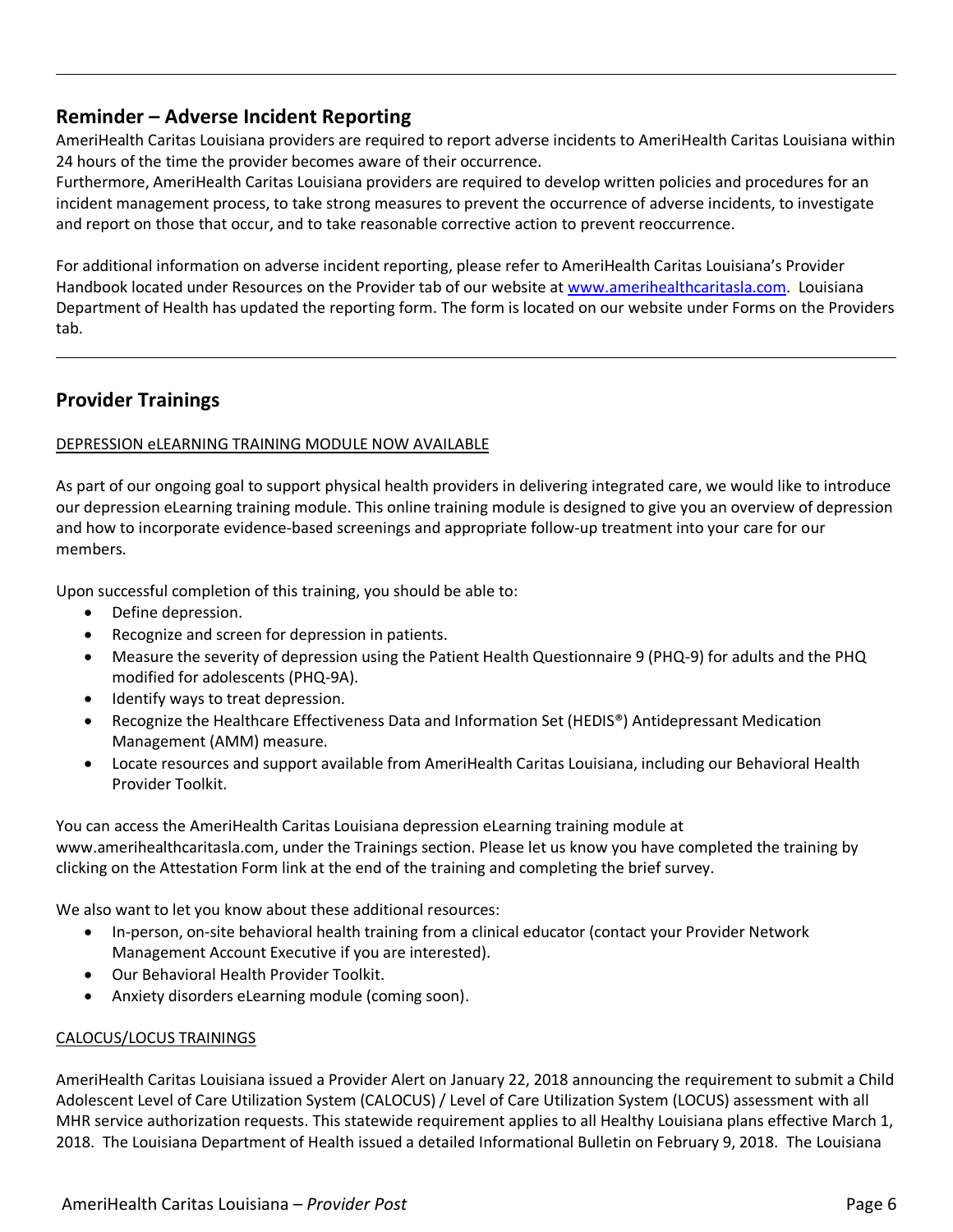Department of Health's bulletin is available at new.dhh.louisiana.gov > Provider & Plan Resources > Informational Bulletins.

To help providers comply with these requirements, AmeriHealth Caritas Louisiana offers CALOCUS and LOCUS training. Please visit our website a[t www.amerihealthcaritasla.com](http://www.amerihealthcaritasla.com/) > Providers > Training for a list of upcoming trainings and registration information.

## **Clinical Corner**

#### DOCUMENTATION OF CONTROLLING HIGH BLOOD PRESSURE (CBP)

We'd like to provide the following HEDIS standards for proper documentation of Controlling High Blood Pressure (CBP):

Documentation in the medical record must include the following:

- 1. Date of hypertension diagnosis or awareness of by the managing provider.
	- Diagnosis (or awareness) date must be clearly documented **on or before June 30th of the measurement year** regardless of if hypertension was treated or is currently being treated.
- 2. Complete BP reading, including both a systolic and a diastolic value greater than zero.
- 3. If elevated, documentation of all pressures during the same visit.

#### PREVENTATIVE MEDICINE SERVICE AND PROBLEM ORIENTED E&M SERVICE

A Preventative Medicine CPT or HCPCS code and problem-oriented E&M CPT code may both be submitted for the same patient by the Same Specialty Physician or Other Health Care Professional on the same date of service. If the E&M code represents a significant, separately identifiable service submitted with the appropriate modifier appended, AmeriHealth Caritas Louisiana will reimburse the Preventative Medicine code plus the problem-oriented E&M code.

AmeriHealth Caritas Louisiana will not reimburse a problem oriented E&M code that does not represent a significant, separately identifiable service that is not submitted with the appropriate modifier. Medical records must have documentation to justify both services. **Detailed information on the appropriate modifier to bill can be found on Page 121 of the Professional Services Provider Manual located at [www.lamedicaid.com](http://www.lamedicaid.com/) and additional information on Page 63 of the Claims Filing Instructions manual on our website at [www.amerihealthcaritasla.com.](http://www.amerihealthcaritasla.com/)** 

\_\_\_\_\_\_\_\_\_\_\_\_\_\_\_\_\_\_\_\_\_\_\_\_\_\_\_\_\_\_\_\_\_\_\_\_\_\_\_\_\_\_\_\_\_\_\_\_\_\_\_\_\_\_\_\_\_\_\_\_\_\_\_\_\_\_\_\_\_\_\_\_\_\_\_\_\_\_\_\_\_\_\_\_\_\_\_\_\_\_\_\_\_\_\_\_\_\_

## **Billing Reminders and Updates –**

*All claims submitted to AmeriHealth Caritas Louisiana must comply with applicable state and federal requirements, including Bayou Health state contract requirements, reimbursement policies, and submission requirements. For the most current information on claims submission procedures and health plan policies, please visit our website and refer to the Claims Filing Instructions.*

#### AMBULANCE PROVIDERS REMINDER: REQUIREMENTS FOR BOX 32 OF CMS-1500

AmeriHealth Caritas Louisiana requires **ALL** providers to complete box 32 on the CMS-1500 Form for all places of service (POS) other than the member's home (POS 12).

The name, address, and zip code of the service location for all services other than those performed in place of service home (POS 12) must be entered.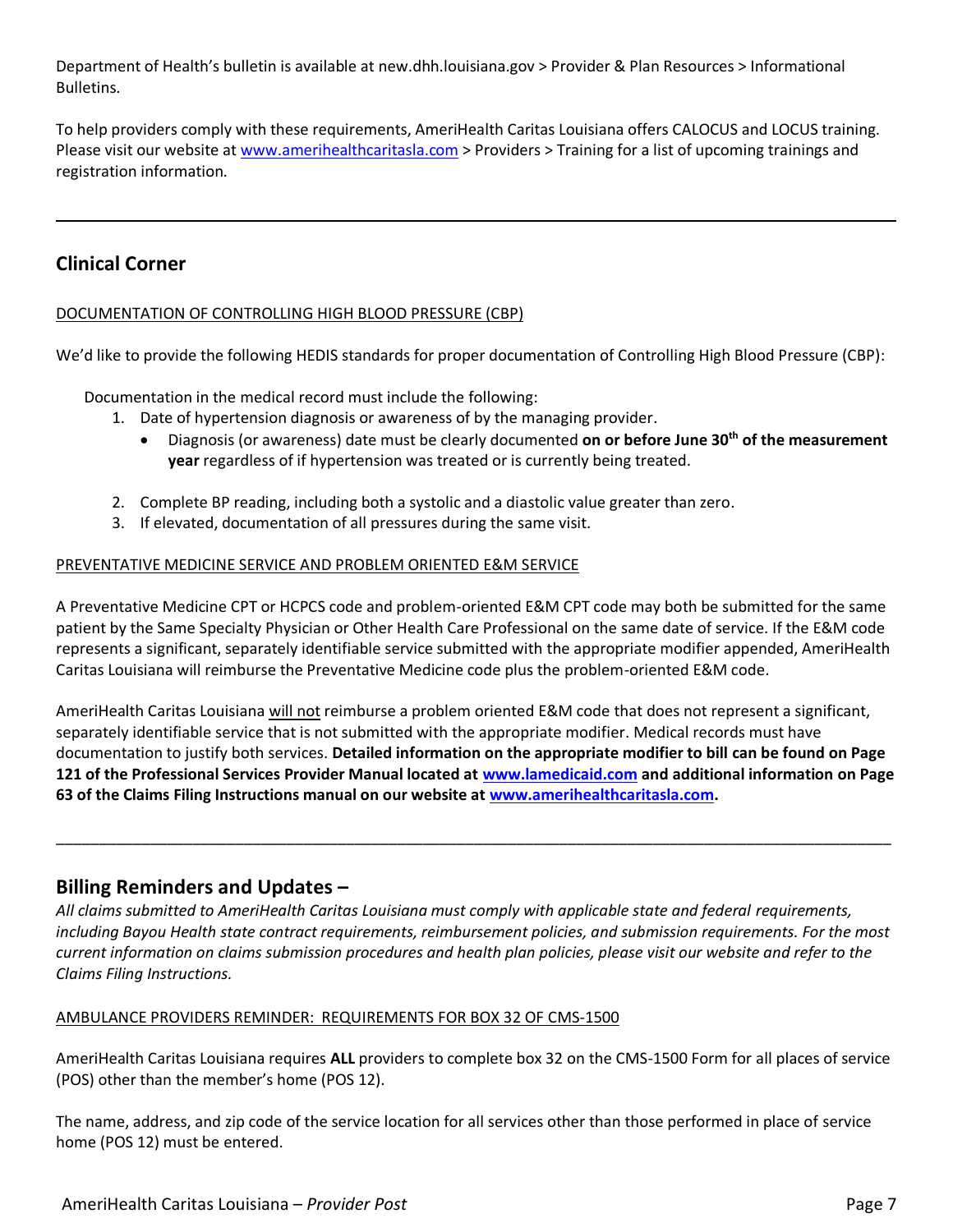Ambulance providers are required to enter the following:

- Complete address of origin of services
- Time of departure from origin (including a.m. or p.m.),
- Complete address of destination, and
- Time of arrival at destination (including a.m. or p.m.)

#### **Note: Claims can be denied if the above requirements are not met.**

Air Ambulance Claims: A procedure code must be appended with a "TN" modifier if the service was in a rural area.

#### MATERNITY OBSERVATION CLAIMS

AmeriHealth Caritas Louisiana has updated our system to remove the authorization requirement for maternity observation claims. The system update was implemented on February 16, 2018. Claims with dates of service on or after January 1, 2017 that previously denied for no authorization have been reprocessed.

#### NEW POLICY WHEN BILLING REVENUE CODE 490

AmeriHealth Caritas Louisiana has updated our system to accept all other revenue codes when billed with revenue code 490 on an outpatient hospital claim. The system update was completed on February 20, 2018. Once complete, previously denied claims with revenue code 490 for dates of service on or after January 1, 2017 will be reprocessed.

#### REVENUE CODE 636

AmeriHealth Caritas Louisiana has updated our system to allow payment of revenue code 636 when billed with the appropriate HCPCS codes. The system update was completed March 2, 2018. Previously denied claims with revenue code 636 with dates of service on or after January 1, 2017 have been reprocessed.

#### REMINDER: SPLIT BILL REQUIREMENTS AND INSTRUCTIONS

AmeriHealth Caritas Louisiana requires hospitals to split bills in the following circumstances:

- At the hospital's fiscal year end
- When the hospital changes ownership
- If the charges exceed \$999,999.99
- If the claims has more than one revenue code that utilizes specialized per diem pricing (PICU, NICU, etc.)

For specific instructions on how to file a split bill, please refer to page 42 of the Claims Filing Instructions located on our website at [www.amerihealthcaritasla.com.](http://www.amerihealthcaritasla.com/)

## **Online Resources**

Here's a look at what's new or recently updated on our website at [www.amerihealthcaritasla.com:](http://www.amerihealthcaritasla.com/)

- [Newsletters and Updates](http://www.amerihealthcaritasla.com/provider/newsletters-and-updates/index.aspx)
- [Adverse Incident Reporting Form](http://www.amerihealthcaritasla.com/provider/resources/forms/index.aspx)
- [Depression eLearning Module](https://amerihealthcaritas.adobeconnect.com/_a1050101005/depressionacla/)

 $\overline{\phantom{a}}$  , where  $\overline{\phantom{a}}$  , where  $\overline{\phantom{a}}$  , where  $\overline{\phantom{a}}$  ,  $\overline{\phantom{a}}$  ,  $\overline{\phantom{a}}$  ,  $\overline{\phantom{a}}$  ,  $\overline{\phantom{a}}$  ,  $\overline{\phantom{a}}$  ,  $\overline{\phantom{a}}$  ,  $\overline{\phantom{a}}$  ,  $\overline{\phantom{a}}$  ,  $\overline{\phantom{a}}$  ,  $\overline{\phantom{a}}$  ,  $\overline{\phantom$